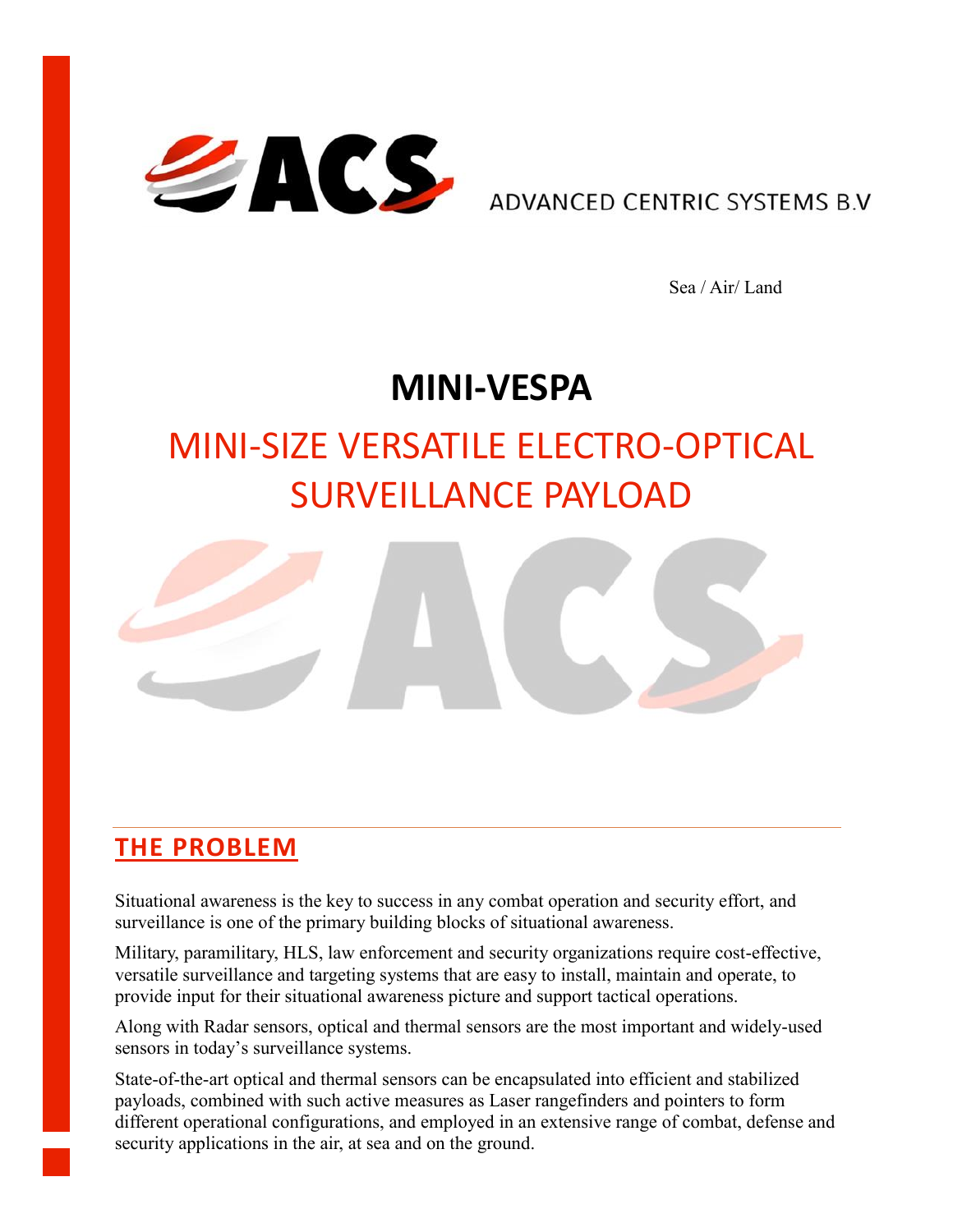

### **THE SOLUTION**

ACS presents Mini-VESPA – Mini-Size Versatile Electro-Optical Surveillance Payload.

Mini-VESPA is a small, lightweight, stabilized electro-optical surveillance payload for airborne, seaborne and ground applications.

The basic Mini-VESPA model includes a daytime camera and a night camera (thermal imager). More elaborate versions can accommodate up to four elements including a Laser pointer, a Laser rangefinder and an Automatic Video Tracker.

The Mini-VESPA payload may be fitted to small UAVs, small naval vessels and land vehicles.

#### **KEY FEATURES & MAJOR ADVANTAGES**

#### **Features & Specifications:**

- Suitable to military, paramilitary, HLS and security applications and to small platforms including UAVs, armored vehicles, UGVs and small naval vessels
- Day and night operation
- Effective stabilization for excellent image quality
- Targeting configuration includes additional Laser pointer and rangefinder
- Payload can accommodate up to four elements: day/night sensors, Lasers and a video tracker
- Remotely controlled through an RS422 serial communication port or a manual control unit (optional)
- Payload constitutes a single LRU
- Compact, lightweight, versatile surveillance payload
- Specifications:
	- o Dimensions: 8″ (204mm) diameter, 11″+13.25″ (280mm+336mm) high, depending on configuration
	- o Weight: 6.5-9.5kg, depending on configuration
	- o Stabilization: < 50µRad
	- $\circ$  Field of regard: 360° continuous (azimuth); -100° to +25° (elevation)
	- o Slew rate: up to 120°/sec.
	- o Power consumption: < 150W (average), 250W (maximum), depending on configuration
	- o Communication port: RS422